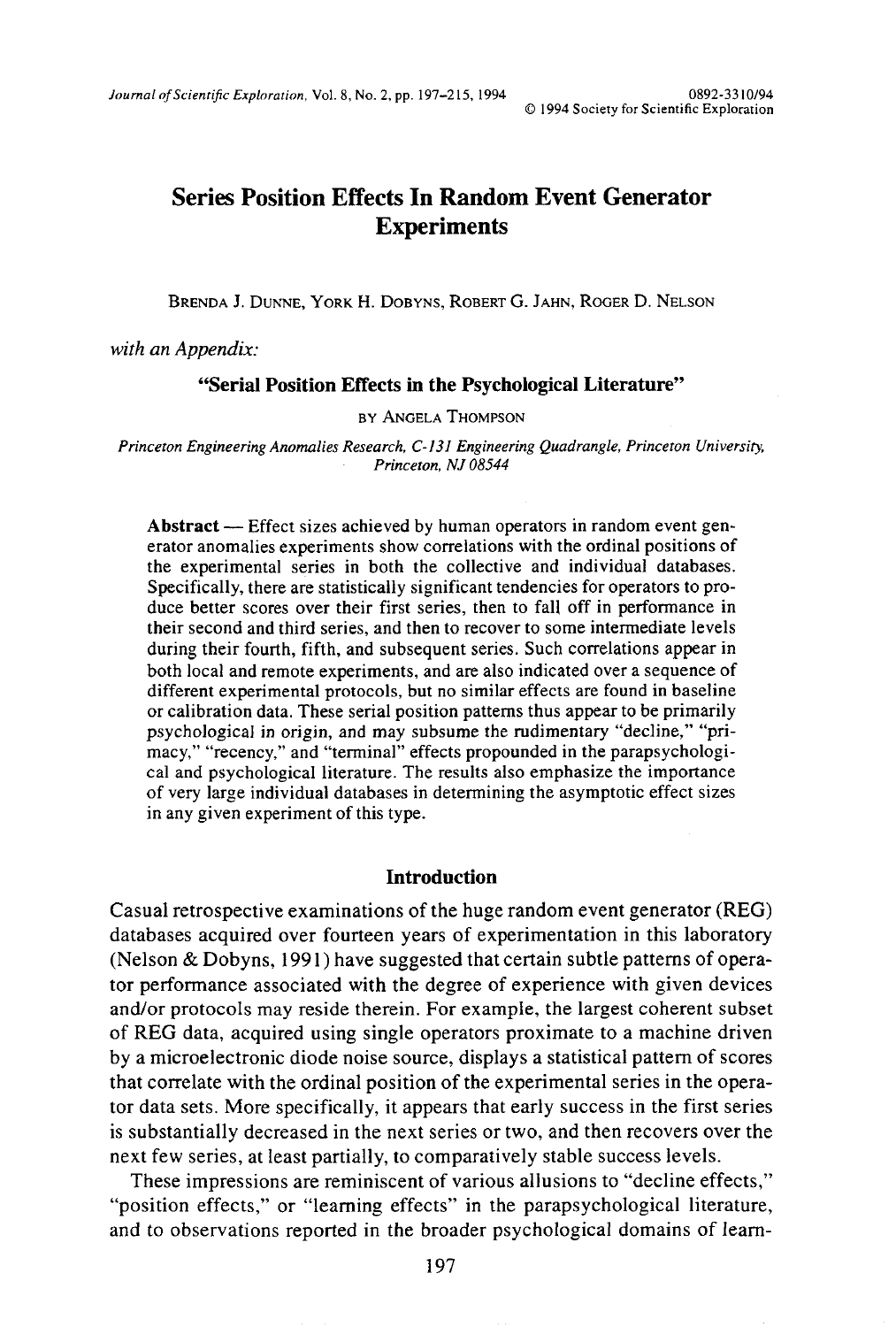ing, memory, attention, and vigilance (cf Appendix). For example, Rhine and Humphrey describe temporal effects in ESP experiments wherein the scoring is more extreme at the ends of runs than in the middle, leading to U-shaped score patterns (Rhine & Humphrey, 1944). Rhine later refers to "patterns of bit frequency that relate to the structure of the test," and notes that adults display such patterns more markedly than children; that the effects are more pronounced in experiments where operators work without an observer and where they are aware of their progress as the test progresses; and that these trends may be observed from the level of the trial up to that of the full experiment (Rhine, 1969).

In the hope of clarifying such serial position effects, we have undertaken a more detailed and quantitative analysis of possible correlations of REG scores with series order. The single operator, local, diode database employed for this purpose comprises some 2.5 million total trials arrayed in 522 experimental series of varying sizes, generated by 91 individual operators. Since details of these experiments have been reported elsewhere (Nelson & Dobyns, 1991; Nelson, Dunne, & Jahn, 1984; Jahn, Dunne, & Nelson, 1987; Jahn & Dunne, 1987; Nelson, Bradish, & Dobyns, 1989; Jahn, Dobyns, & Dunne, 1991; Dunne & Jahn, 1993), here we will simply summarize the pertinent terms and conditions. A tripolar protocol requires operators to intersperse efforts to produce counts higher or lower than the theoretical expectation, with baselines where the machine is operated without any explicit intention. A *trial* consists of 200 random binary digits, typically generated at 1000 per second, which are compared with a regularly alternating  $+ - + - \ldots$  sequence. The number of conforming bits is displayed via LEDs on the face of the device, and automatically and redundantly recorded in a computerized data management system. Trials are generated in *runs* of 50, 100, or 1000, depending on operator preference or protocol constraint. In most cases, the trials are automatically sequenced after a single button press, although they may also be produced in a manual mode where each trial is independently initiated. An experimental *series,* which is the basic statistical unit of these experiments, constitutes an independent experiment of a predetermined number of trials generated under each of the three intentions of "high," "low," "baseline" with all other conditions held constant. In one protocol ("volitional"), the intended directions are selected by the operator, with a constraint on balance, prior to the trials. In an alternative protocol ("instructed"), the intended directions are imposed by a random indicator. Data are produced in *sessions,* typically about one hour in duration, consisting of anywhere from a minimum of five 50-trial runs to one or more entire series, again depending on operator preference or protocol structure. All of the operators are anonymous, uncompensated, adult volunteers, none of whom claim extraordinary abilities. No training or incentives are provided, and individual styles vary widely from very casual to highly intense. No attempts are made to correlate performance with any psychological or physiological parameters, other than those implicit in the protocol variations.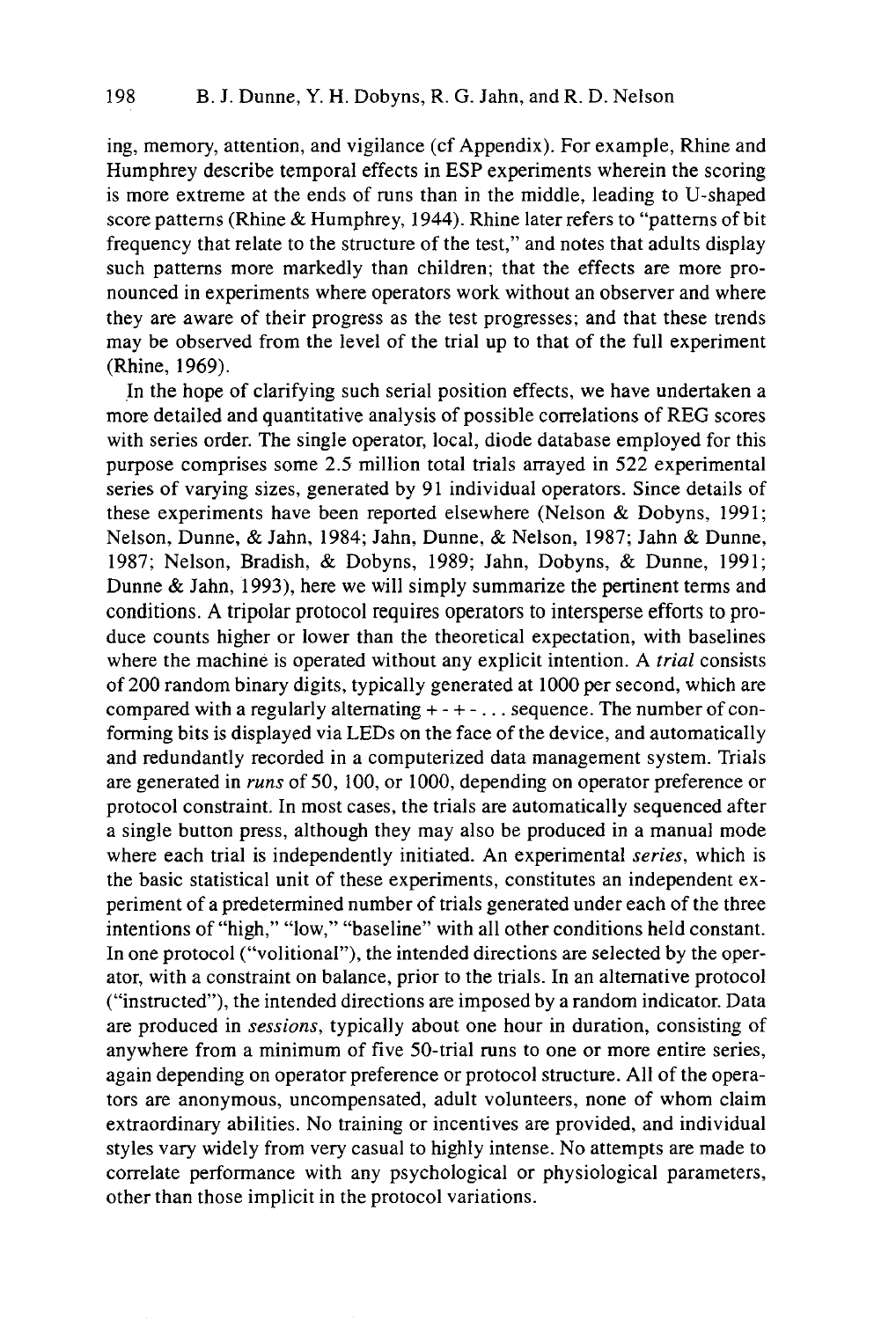The database under study includes series of 5000, 3000, 2500, and 1000 trials per intention and combines the results of three distinct *experiments,* which differ in terms of run length, series size, and a number of other optional secondary parameters. However, all follow the same tri-polar protocol and address the same primary correlate — the pre-recorded intention of the operator to shift the means of the output distributions in a given direction. All are conducted under tightly controlled conditions, with the data redundantly recorded on-line in appropriately labeled computer files and on a paper tape printout. The operators are in the same room as the device during its operation, and receive visual feedback during the course of each series, as well as summary statistical feedback at its conclusion. Thus, for purposes of analysis, as well as for the operator's conceptual perspective, each series can be regarded as an independent replication of the basic experiment, standing as a complete unit of effort in its own right.

#### **Database**

The average mean shifts of the approximately 840,000 trials per intention compounded in this data set are statistically significant in both the high and low directions. The high efforts produce an overall mean count of 100.026 *(z =* 3.369,  $p = 4 \times 10^{-4}$ , and the low efforts a mean of 99.984 ( $z = -2.016$ ,  $p = .022$ ). The probability of obtaining this separation of means of .042 between the two directions of effort over a database of this size by chance is less than  $7 \times 10^{-5}$  (z *=* 3.809). In contrast, the overall baseline mean of 100.013 is not statistically different from the expected value of 100.000 *(p =* .096 two-tailed). Since extensive machine calibrations confirm that the undisturbed behavior of the device conforms well to theoretical chance expectations, with no indications of secular trends (Nelson, Bradish, & Dobyns, 1989), all comparisons in this paper are made against theoretical predictions.

An unavoidable variable that must be carried through this serial position assessment is the number of series performed by each of the 91 participating operators which, for reasons of interest or availability, ranges from one to sixtyfive. It should be noted, however, that the individual operator effect sizes, irrespective of their database sizes, distribute about the shifted means largely as one would expect by chance, with no indication beyond random fluctuation that any operators are more "effective" than the others (Dunne, et al, 1988). For purposes of analysis the entire database has been divided into just five subsets, namely the compounds of all first, all second, all third, and all fourth series, and all series numbered five and higher, henceforth denoted by "5+", as summarized in Table 1. Note that although the last subset was produced by only 21 "prolific" operators, it constitutes 280 series or 54% of the total database. It is thus possible to construct a more balanced set of data consisting of the (1, 2, 3, 4, 5+) series results of these prolific operators alone, for our first attempt to assess any possible series order effects.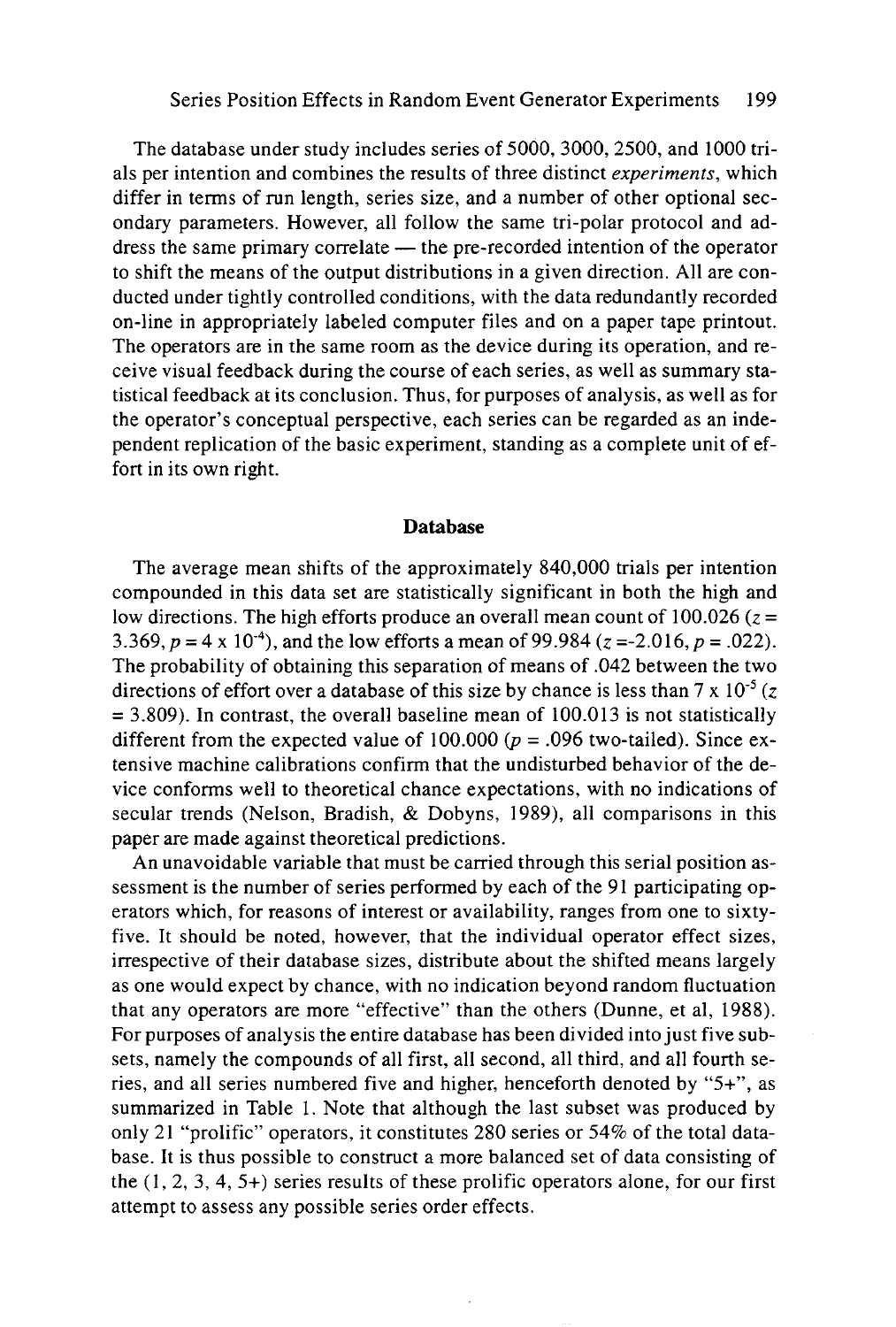| Series No. | No. of Operators $(\%)$ |  |
|------------|-------------------------|--|
|            | $(100\%)$<br>91         |  |
|            | (75%)<br>68             |  |
| 3          | (64%)<br>58             |  |
| 4          | (27%)<br>25             |  |
|            | (23%)<br>21             |  |
| 6          | (22%)<br>20             |  |
|            | (19%)<br>17             |  |
| 8          | $5+$<br>(16%)<br>15     |  |
| 9          | 13<br>(14%)             |  |
| 10         | 13<br>(14%)             |  |
| >10        | (13%)<br>12             |  |

TABLE 1 Distribution of Operators over Series Number

#### **Prolific Operator Results**

Figure 1 displays the effect sizes for all the tripolar efforts of these 21 prolific operators as a function of series number 1 through 5+. The combined effect sizes of all of their data are indicated at the extreme right of the graph. Error bars are 1.65  $\sigma$  ( $p = .05$ , one-tailed) for the high-and low-effort data, and 1.96  $\sigma$ (two-tailed) for the baseline data. In the high efforts, a highly significant positive effect in the first series is followed by a sharp decline to negative values in series 2, 3, and 4, after which the positive trend is recovered in the fifth series and beyond. The low efforts show a slightly different pattern, with first and second series effects significant in the intended direction followed by a sharp reversal to an opposite effect in the third series. The data then revert to the intended direction in the fourth series and beyond. The high-low differences in these data reflect the combined negative results of both intentions in the third series to produce a distinct reversal in the positive effects established in all the other series, where the separations between the high and low values are consistent with the operators' directions of effort. Finally, the baselines interspersed with these intentional efforts show no statistical evidence of such a pattern.

These series position patterns can be submitted to regression analysis to determine the statistical significance of the observed trends. For example, the quadratic terms of the regressions provide indications of the degree of curvature in the series sequences. Using an appropriate error term that includes measurement uncertainty for the individual points, these coefficients can then be converted to standard z-scores, noted on the graphs as Z2. In the high-going efforts, the one-tailed probability of the quadratic coefficient is  $4x10^{-4}$ , attesting to a significant U-shaped trend; in the low efforts, despite the striking reversal of effect in the third series, the curvature is actually non-significant *(p =* .290). The high-low difference curvature is significant with a probability of .004, driven primarily by the high-intention results. There is no significant curvature in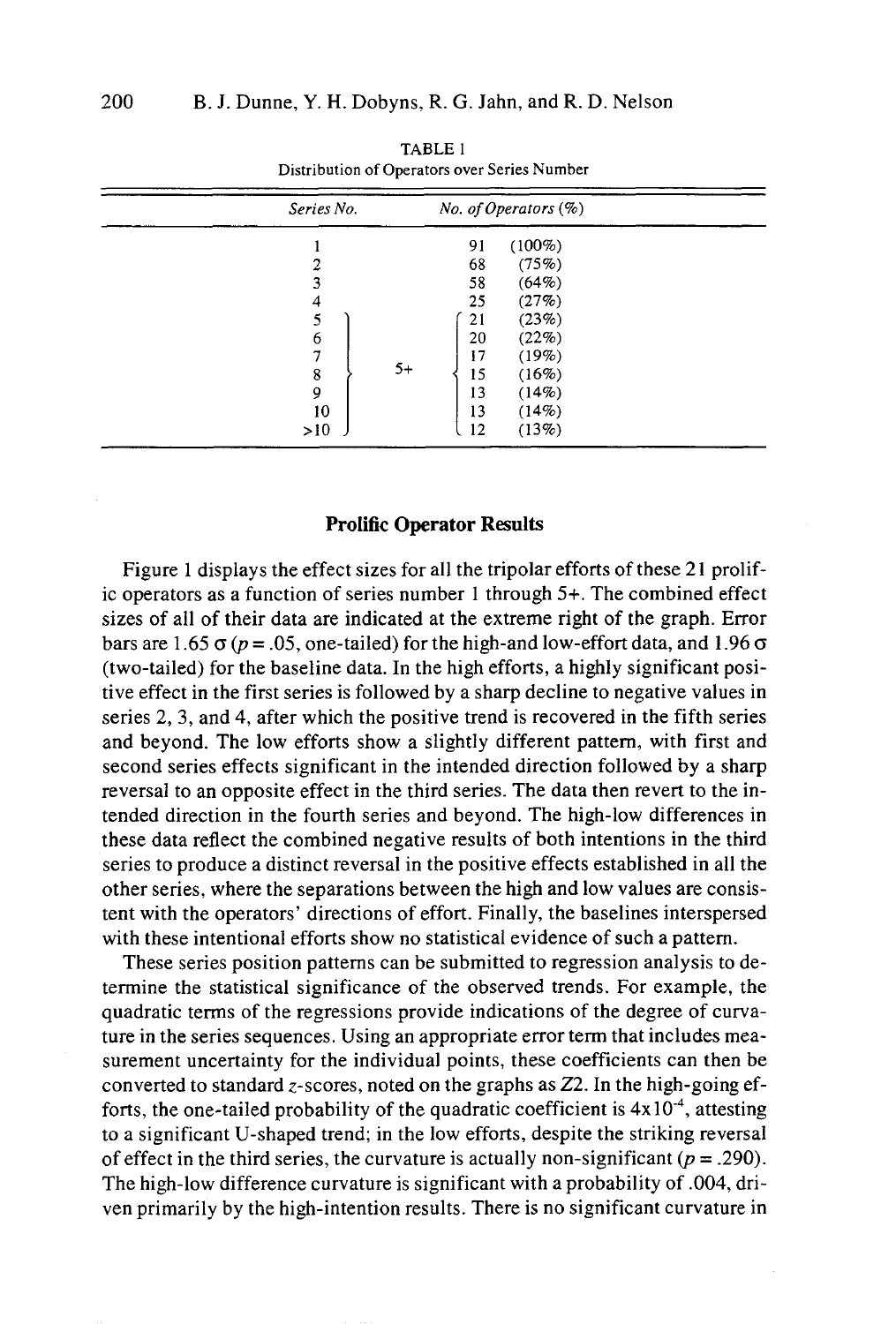# Series Position Effects in Random Event Generator Experiments 201



Figure 1: Effect Size By Series for 21 Prolific Operators

the baselines, at a probability of .604. (All baseline probabilities are calculated on a two-tailed basis, since excessive excursions in either direction would constitute an anomaly.)

Table 2 summarizes the effect sizes, or mean shifts, of each of these prolific operator series subsets in numerical form.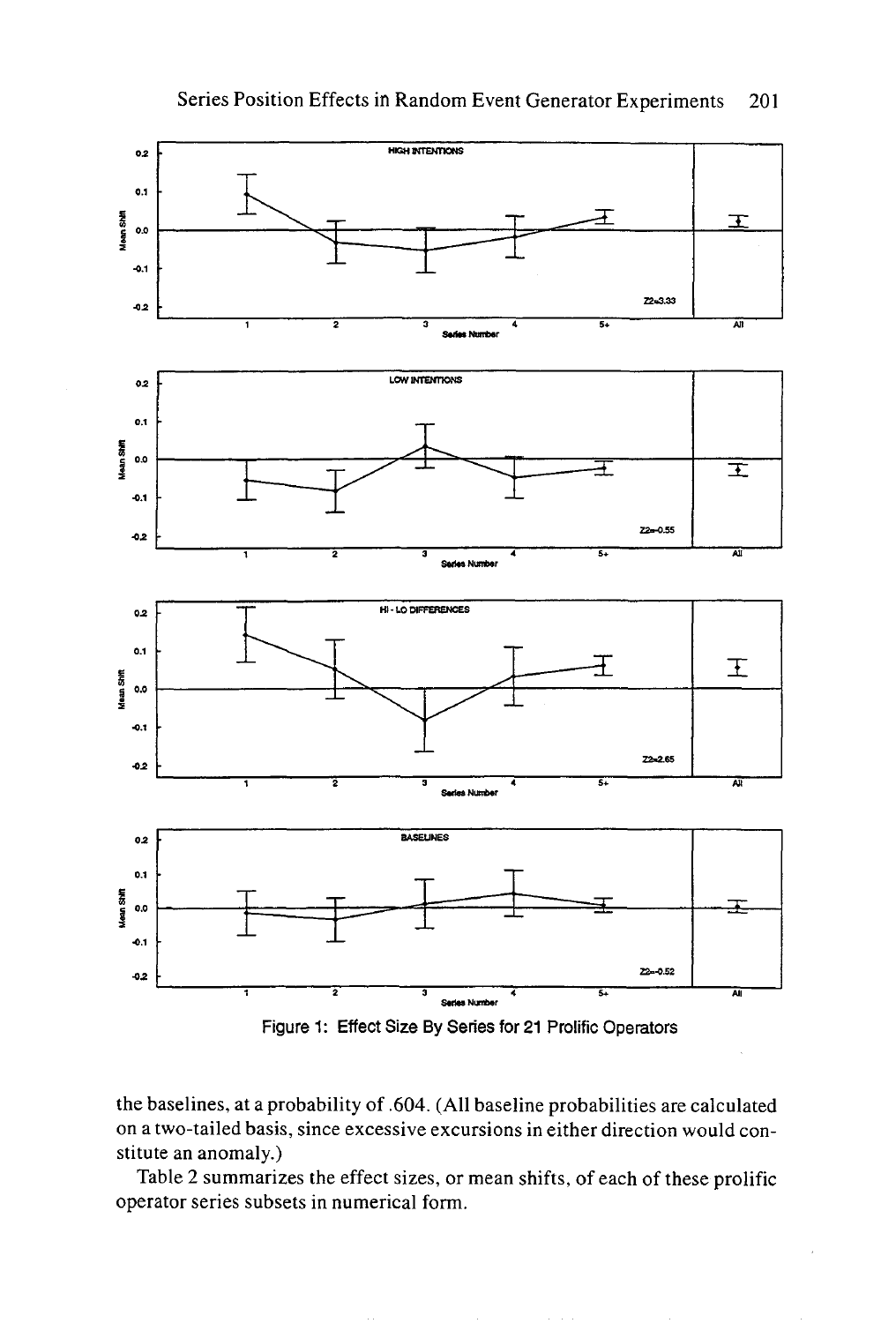|                | REG Effect Sizes by Series Position<br>(364 Series, 21 Prolific Operators) |           |                 |                 |  |
|----------------|----------------------------------------------------------------------------|-----------|-----------------|-----------------|--|
| Subset         | High                                                                       | Low       | $\Delta H$ i-Lo | <b>Baseline</b> |  |
| 1st Series     | $0.093*$                                                                   | $-0.054*$ | $0.143*$        | $-0.015$        |  |
| 2nd Series     | $-0.032$                                                                   | $-0.083*$ | $0.051*$        | $-0.035$        |  |
| 3rd Series     | $-0.053$                                                                   | 0.034     | $-0.083$        | 0.012           |  |
| 4th Series     | $-0.018$                                                                   | $-0.049*$ | 0.031           | 0.043           |  |
| $5th$ Series + | $0.035*$                                                                   | $-0.024*$ | $0.059*$        | 0.008           |  |
| All            | $0.025*$                                                                   | $-0.029*$ | $0.054*$        | 0.005           |  |

TABLE 2 REG Effect Sizes by Series Position

\*Significant in direction of effort at  $p < .05$ 

#### **Full Database Results**

Although the prolific-operator subset provides the most balanced basis for assessing series order patterns, it is instructive to compare those results with those of the full database to assess whether the observed trends can be generalized across unbalanced data cells. Table 3 and Figure 2 present such results for all 522 series comprising the total REG local diode database, again by series order. Despite the fact that the individual contributions from each of the 91 operators are quite disparate in terms of the number of series in each subset (cf Table 1), the patterns remain generally similar to those shown above. There is a more rapid recovery of the effect size in the high efforts, and the third series reversal is even more marked in the low efforts than in the prolific operator subset, but the overall trends, like those of the high-low differences, are essentially the same. As before, the baselines show no evidence of a series order effect. Regression analysis once again yields significant coefficients in the quadratic components of the high efforts *(p =* .019) and the high-low differences *(p =* .016), while the low efforts remain non-significant *(p =* .154), as do the baselines *(p =* .934).

The graphs of Figures 3 and 4 present the preceding prolific operator and total database serial position effects in another instructive format, namely as progressions of the *cumulative* means. In essence, these displays respond to

| REG Effect Sizes by Series Position<br>All Local Data (522 Series, 91 Operators) |           |           |          |                 |  |
|----------------------------------------------------------------------------------|-----------|-----------|----------|-----------------|--|
| Subset                                                                           | High      | Low       | ∆Hi-Lo   | <b>Baseline</b> |  |
| 1st Series                                                                       | $0.046*$  | $-0.009$  | $0.055*$ | 0.025           |  |
| 2nd Series-0.019                                                                 | $-0.033*$ | 0.015     | 0.006    |                 |  |
| 3rd Series                                                                       | 0.018     | 0.046     | $-0.026$ | 0.025           |  |
| 4th Series                                                                       | 0.000     | $-0.033*$ | 0.033    | 0.026           |  |
| $5th$ Series +                                                                   | $0.035*$  | $-0.024*$ | $0.059*$ | 0.008           |  |

 $-0.016*$ 

0.042 \*

0.013

TABLE 3 REG Effect Sizes by Series Position

\* Significant in direction of effort at *p <* .05

0.026 \*

All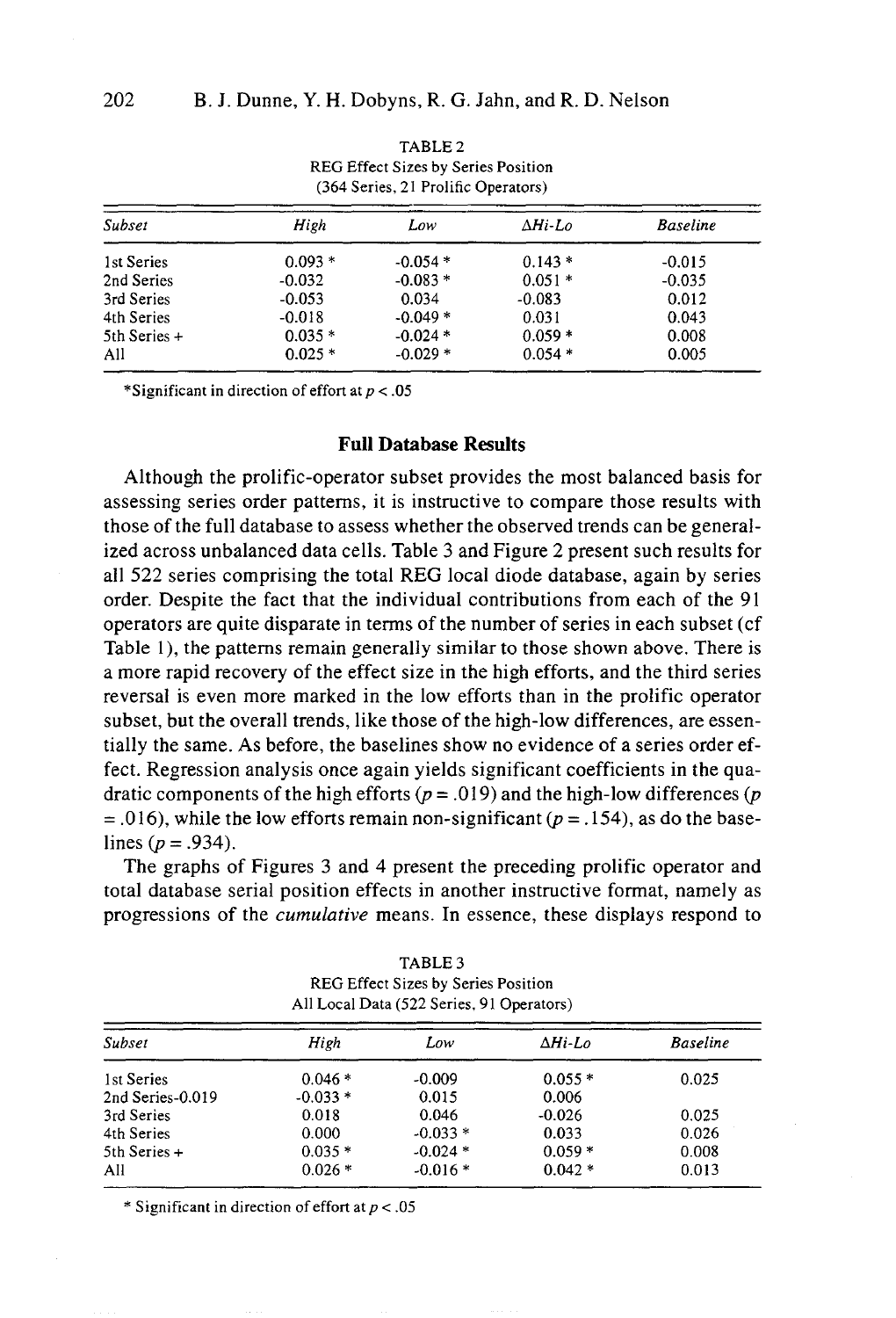



the important question: "If the experiment had been terminated at the end of the nth series  $(n = 1, 2, 3...)$ , what would have been the accumulated effect size?" The salient information here is the *rate* at which these cumulative means converge to stable asymptotic values, and the indication is somewhat ambivalent. On the one hand, some four to five series suffice to subsume most of the pathological variations of the early series means into relatively stable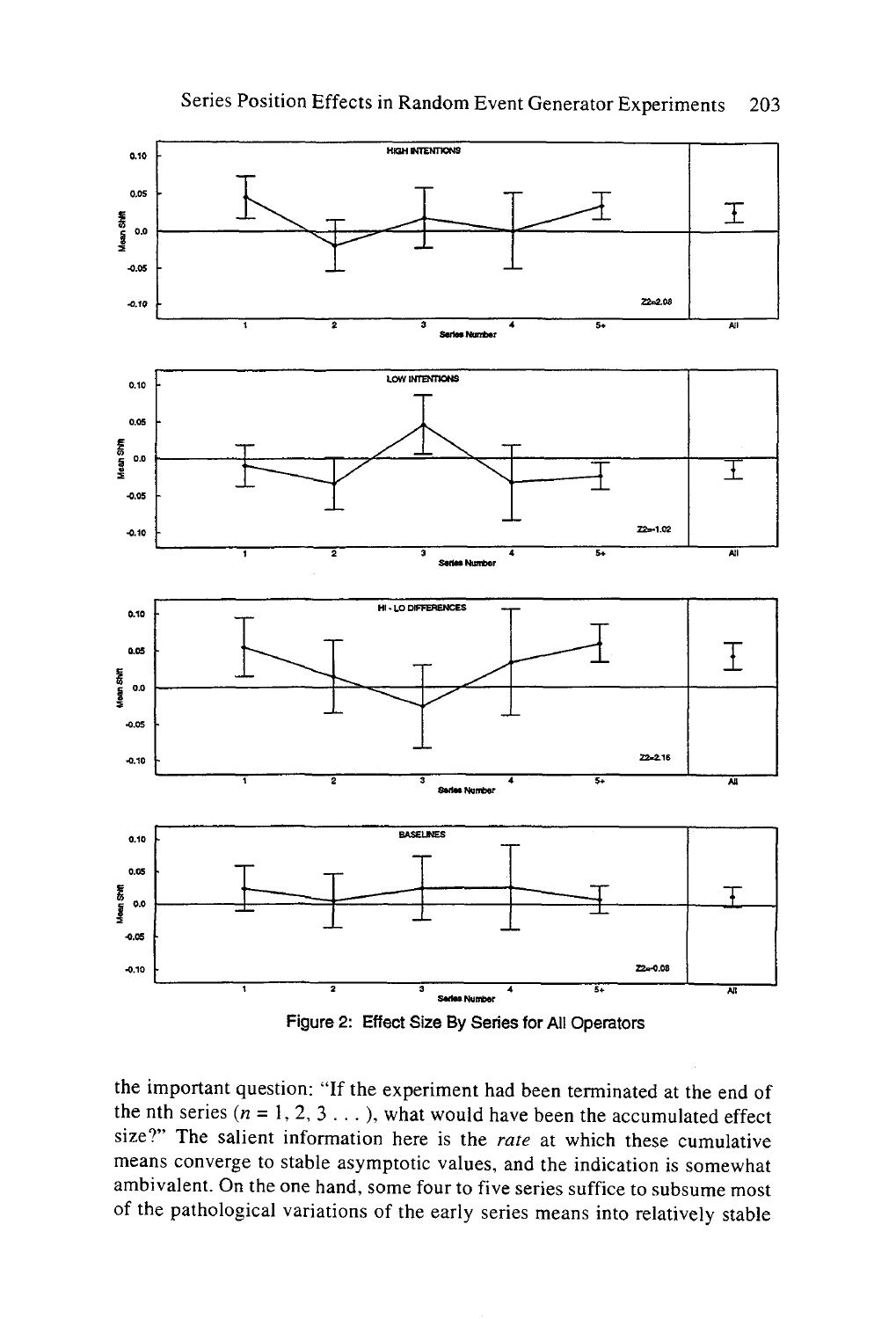



values, but even these differ somewhat from those ultimately achieved after yet many more series are included. These latter, slower progressions in the cumulative means to significant terminal values are largely attributable to a few extremely prolific operators whose effect sizes persist through many tens of series (Dunne, Dobyns, & Jahn, 1993).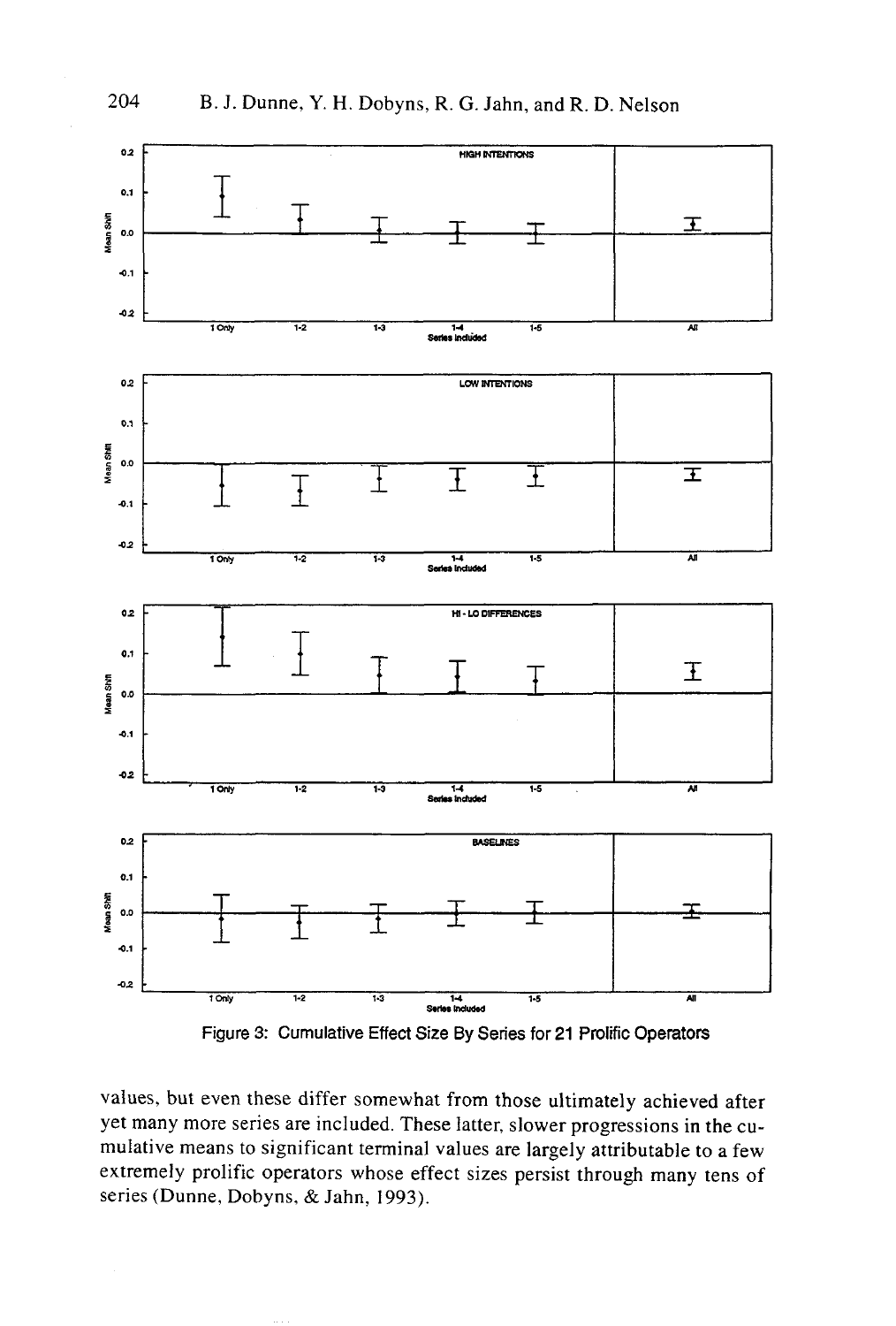

 $0.10$ 

0.05



# **Operator-Specific Patterns**

Throughout the entire laboratory program, most especially the REG class of experiments, the need to retain complementary perspectives between global results averaged across large pools of operators, and operator-specific results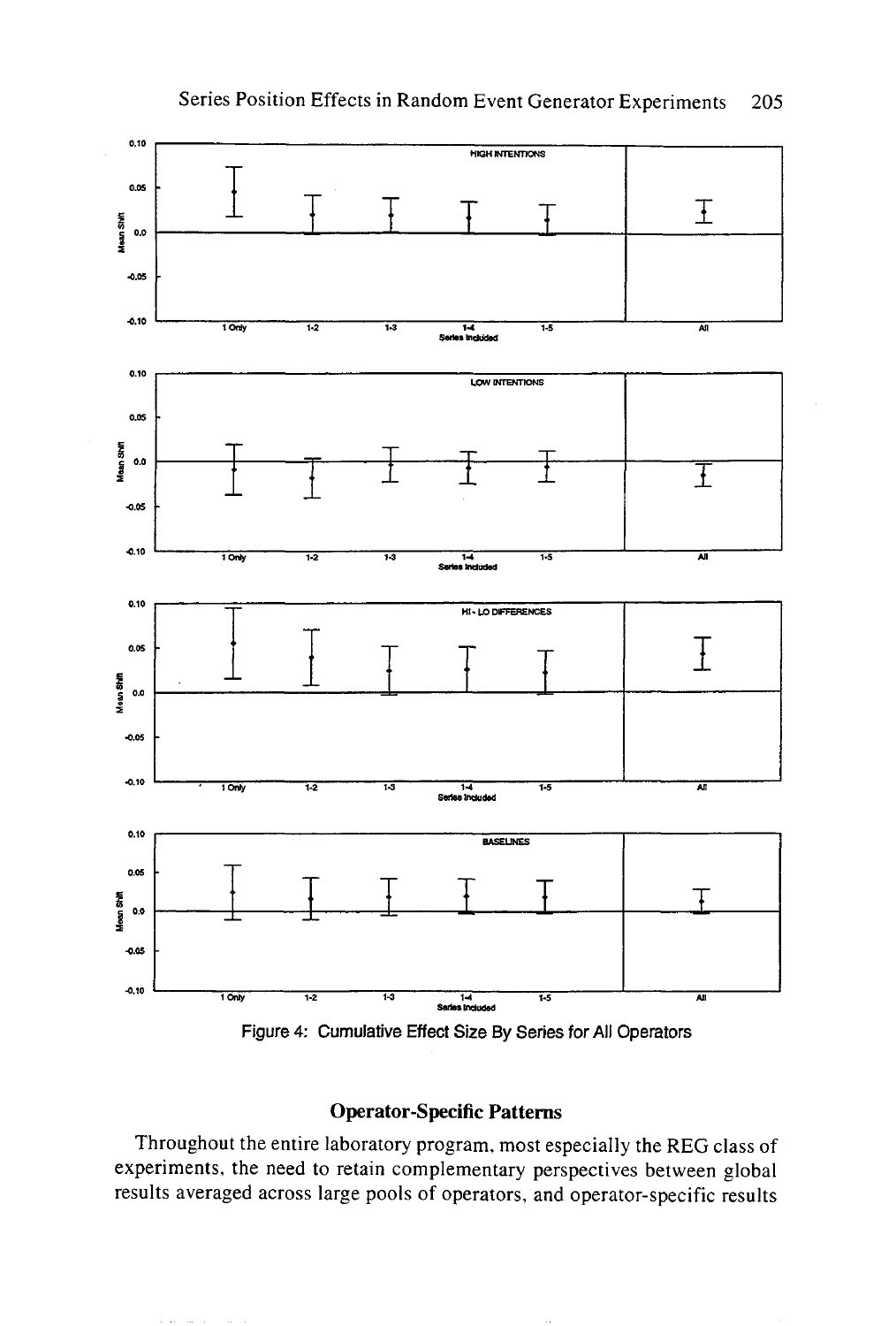|               | -------<br>REG Effect Sizes By Experiment |         |           |         |                 |  |
|---------------|-------------------------------------------|---------|-----------|---------|-----------------|--|
| Experiment    | No Trials<br>per Intention                | High    | Low       | ∆Hi-Lo  | <b>Baseline</b> |  |
| OldREG        | $-300,000$                                | $.035*$ | $-0.019$  | $.054*$ | .007            |  |
| <b>REMREG</b> | 177,000                                   | .005    | .001      | .004    | .018            |  |
| ThouREG       | 360,000                                   | $.028*$ | $-020*$   | $.048*$ | .016            |  |
| All           | 837,000                                   | $.026*$ | $-0.016*$ | $.042*$ | .013            |  |

TABLE 4

\* Significant in direction of effort at *p <* .05

that reveal individual characteristics, has been evident. This complementarity is equally important in these serial position studies. So far we have displayed the global results of two groups of operators, and have extracted therefrom the statistical characteristics of those representative groups. Next we turn to individual operator data to assess the degree of variability embodied there that is being subsumed in the global results. For this purpose, the individual operator serial position patterns, per se, are difficult to interpret, given the large error bars that unavoidably attend the relatively small sample sizes for each series mean data point. However, the cumulative mean representations are much better behaved and show clear similarities to the global results in the same format. In fact, to good statistical generality, each of the individual operators is found to contribute marginally but systematically to the global serial position patterns, with few if any stark aberrations therefrom. In other words, as is the case for overall effect sizes, the global serial position effects appear to be generic, rather than accidental combinations of widely varying individual performances. It thus seems reasonable to expect that similar global effects would be displayed by totally different operator pools. (Cumulative effect size graphs for each of the 21 prolific operators are assembled in Dunne, Dobyns, & Jahn (1993), Appendix A.)

## **Protocol Dependence**

As mentioned earlier, the local REG database is itself a composite of three distinct eras of experimentation. While the basic tripolar protocol remained constant throughout, three major variations were explored over the program's eleven-year history, involving manipulation of certain secondary experimental parameters, most notably run length and series size (Nelson & Dobyns, 1991). The first era of investigation, termed OLDREG, consisted of 103 series, most of which required 2500 trials per intention, although 18 of the earliest series consisted of 5000 trials per intention, all generated in runs of 50 trials each. The second era, termed REMREG, consisted of 59 series of 3000 trials per intention, generated in runs of 1000 trials each. The third era, called THOUREG, produced 360 series of 1000 trials per intention, which were generated in runs of 50, 100, or 1000 trials, depending on operator preference.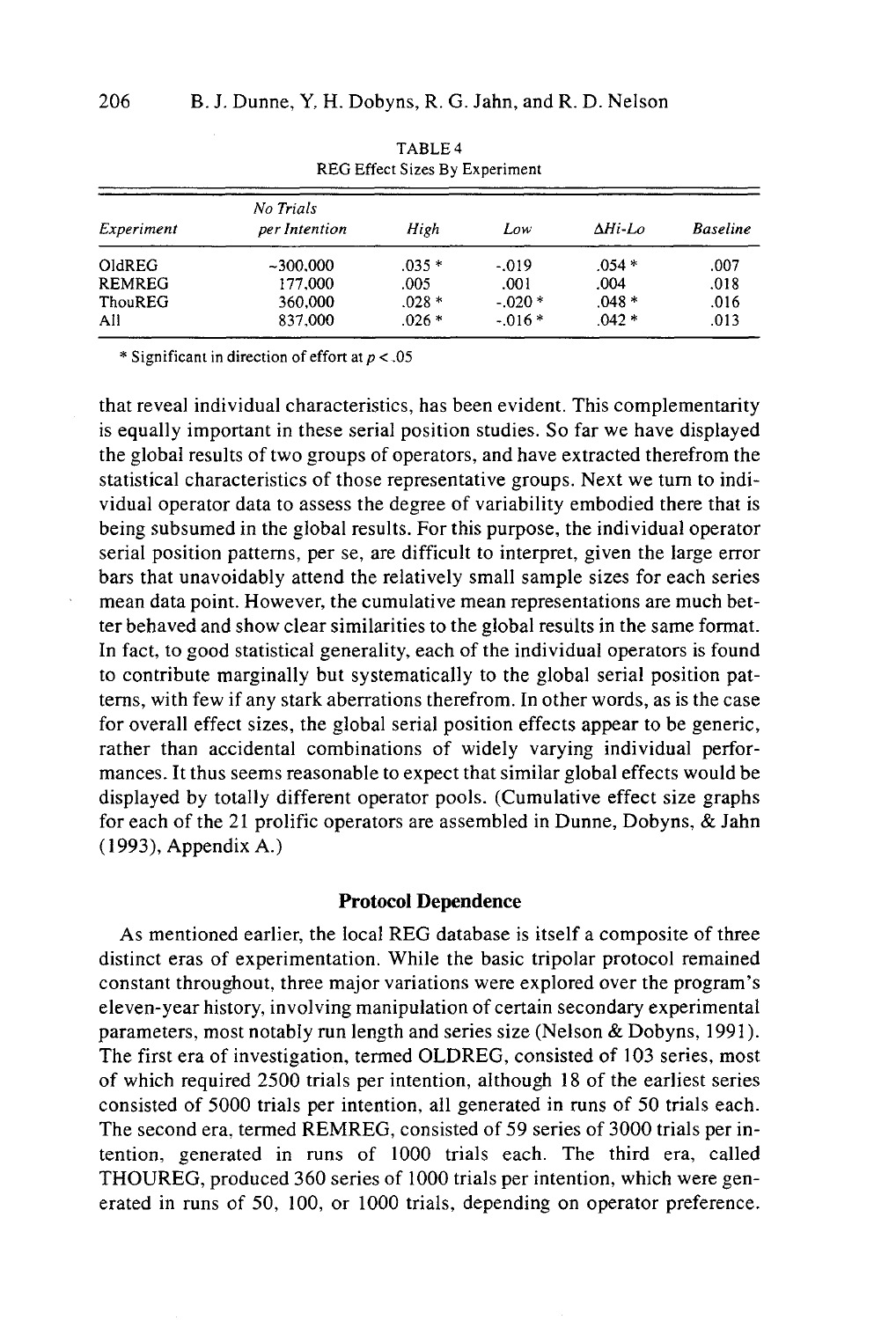



Figure 5: Effect Size By Experiment Order

Table 4 summarizes the composite effect sizes for each of these databases by intention, and Figure 5 displays these in graphic form.

The progression of final scores across these three experiments could be construed to display a pattern of initial achievement-decline-recovery somewhat similar to the series position effects described earlier. The HI-LO difference pattern has a curvature significant *at p =* .014, driven by a "High" curvature at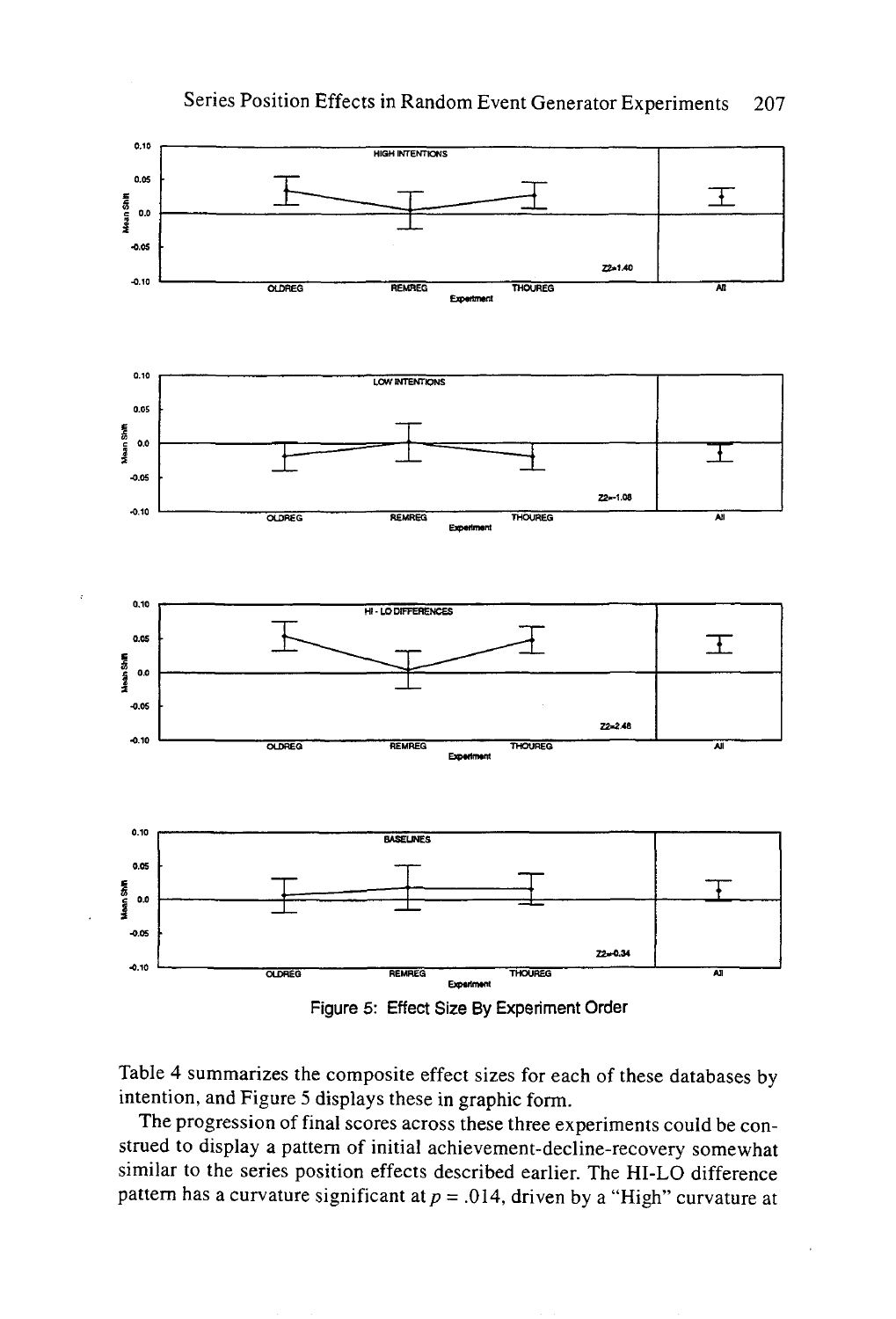| Series No. |      |    | No. of Operators (%) |  |
|------------|------|----|----------------------|--|
|            |      | 27 | $(100\%)$            |  |
|            |      | 21 | (78%)                |  |
|            |      | 19 | (70%)                |  |
| 4          |      | 16 | (59%)                |  |
|            |      | 10 | (37%)                |  |
| 6          |      | 9  | (33%)                |  |
|            |      | 8  | $(30\%)$             |  |
| 8          | $+5$ | 8  | $(30\%)$             |  |
| 9          |      | 8  | $(30\%)$             |  |
| 10         |      | 8  | $(30\%)$             |  |
| >10        |      |    | (26%)                |  |

TABLE 5 REG Remote Database Subsets Indicating Sequence of Operator Series

 $p = 0.033$  and a "Low" at  $p = 0.100$ . In contrast, the baseline trend shows no evidence of curvature *(p =* .922). Although identification of trend curvatures from three-point data is risky, the possibility of "protocol-position effects" superimposed on the series position effects cannot be totally ruled out, either as a confound on the latter, or as evidence of a self-similar character of the effect, as Rhine had proposed (Rhine, 1969). Further illumination of this aspect might also follow from searches for position effects at the levels of experimental runs or even individual trials, but in its present architecture, our data management system does not allow sufficiently convenient access to this level of data structure to make such assessments feasible.

## **Remote REG Database**

Another large database was generated on this same device under a "remote" protocol, where the operators were physically separated from the machine by considerable distances, up to several thousand miles (Dunne & Jahn, 1992). All of the remote operators had also served as local operators, and the remote protocol followed the same tri-polar structure, but experientially it certainly qualifies as a distinct experiment. For this reason, an independent examination of the remote REG database by series order was also undertaken. A total of 184 remote series, totaling 396,000 trials per intention, were produced on the diode device by 27 operators. All were generated in 1000-trial runs, initiated at prearranged times by experimenters who were blind to the sequence of operators' intentions. As in the local database, the individual operator contributions were somewhat unbalanced, with only ten operators producing five or more series. The series subsets by operator contribution are summarized in Table 5, and the effect sizes for the various intentions presented in series order in Table 6 and Figure 6.

These remote REG data show effect sizes comparable to the local data, with similar serial order trends, but only the high-low differences produce a margin-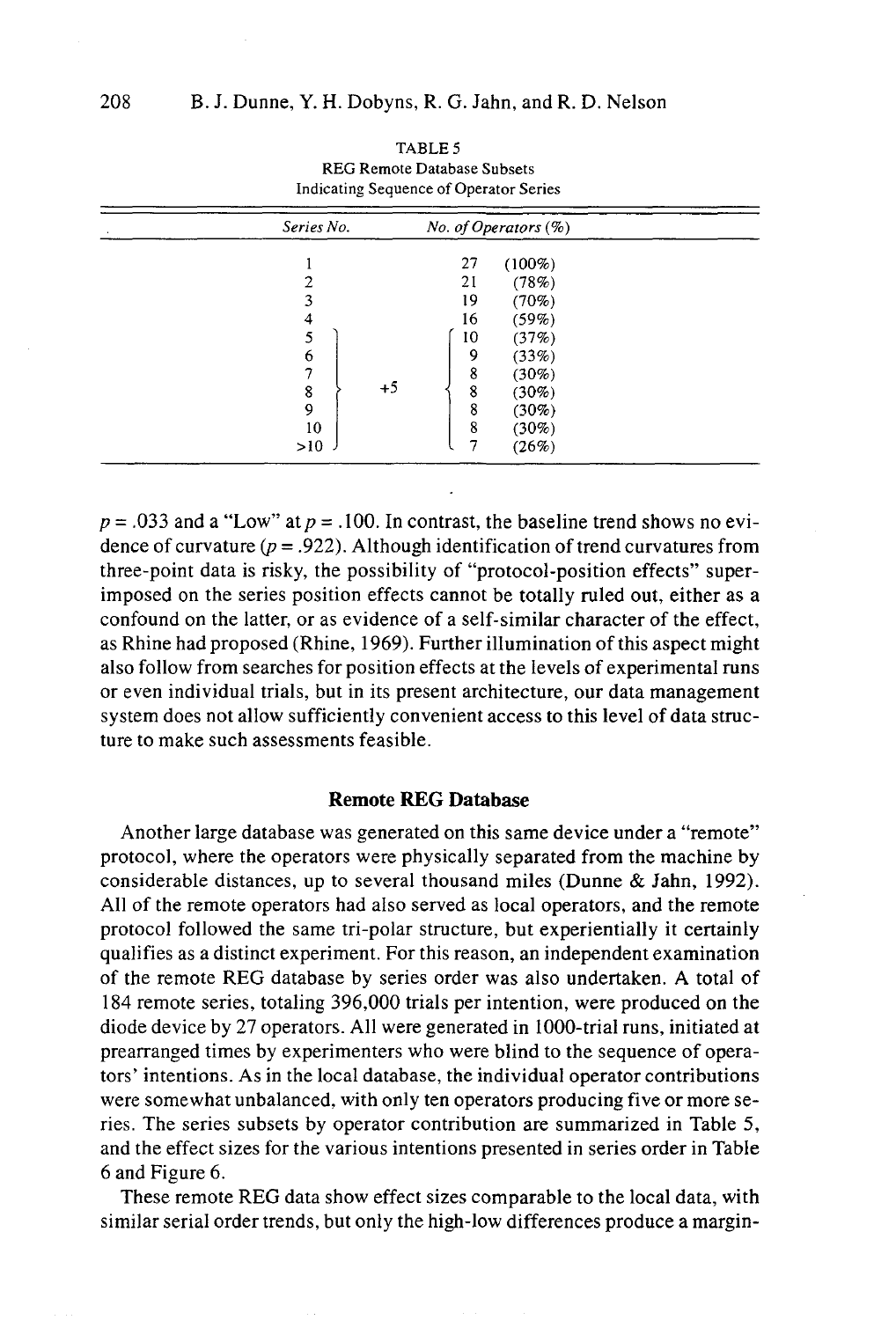| Subset         | High     | Low      | $\Delta H$ i-Lo | <b>Baseline</b> |  |
|----------------|----------|----------|-----------------|-----------------|--|
| 1st Series     | 0.027    | $-0.013$ | 0.040           | 0.004           |  |
| 2nd Series     | $-0.001$ | 0.025    | $-0.026$        | 0.041           |  |
| 3rd Series     | 0.009    | 0.025    | $-0.016$        | $-0.000$        |  |
| 4th Series     | $-0.002$ | $-0.016$ | 0.013           | 0.013           |  |
| 5th Series $+$ | 0.035    | $-0.025$ | 0.060           | 0.007           |  |
| All Data       | $0.022*$ | 0.001    | $0.032*$        | 0.013           |  |

TABLE 6 REG Effect Sizes by Series Order All Remote Data (184 Series, 27 Operators)

\* Significant at *p< .*05

ally significant quadratic term  $(p = .048)$ . Both the high and low efforts show slight curvatures in the same directions as the local data  $(p = .139$  and  $p = .105$ , respectively), and the baselines show none at all  $(p = .730)$ . It is perhaps noteworthy that the recovery levels in the 5<sup>+</sup> subset are actually somewhat larger than the first series values, in some contrast to the local patterns where the recovery is less complete. The fact that the remote operators had had prior experience in the local protocol may possibly confound these results somewhat, but their general consistency with the local values nevertheless reinforces both bodies of evidence.

#### **Summary**

Like so much of the empirical data acquired in research on consciousnessrelated anomalies, the persistent patterns of serial decline and recovery displayed in the REG databases, both local and remote, are too prominent to be ignored, yet too enigmatic and complex to support any obvious simple interpretation. Since no such patterns appear in any of the baseline data or machine calibrations, it can be reasonably assumed that these trends reflect some characteristic of the operators, rather than some artifact of machine performance, and thus they could conceivably provide some insight into the psychological dimension of these human/machine interactions. This laboratory has traditionally eschewed any assessments of psychological or physiological characteristics of its operators, for a number of reasons. This, along with the statistical nature of the data and the lack of any systematic record of the operators' subjective responses to the series order parameter thus precludes pursuit of specific psychological correlates at this time. However, there is an extensive literature on serial position effects associated with learning, memory, and other psychological/cognitive processes, as well as repeated reference to this phenomenon in parapsychological publications, some of which is summarized in the following Appendix. The broad similarities of the patterns in our data to those reported therein suggest that some fundamental attribute of the human psyche may be involved in all of these.

One other intriguing, if highly speculative, analogy can be found in a totally different sector, namely the ubiquitous patterns of damped periodic oscilla-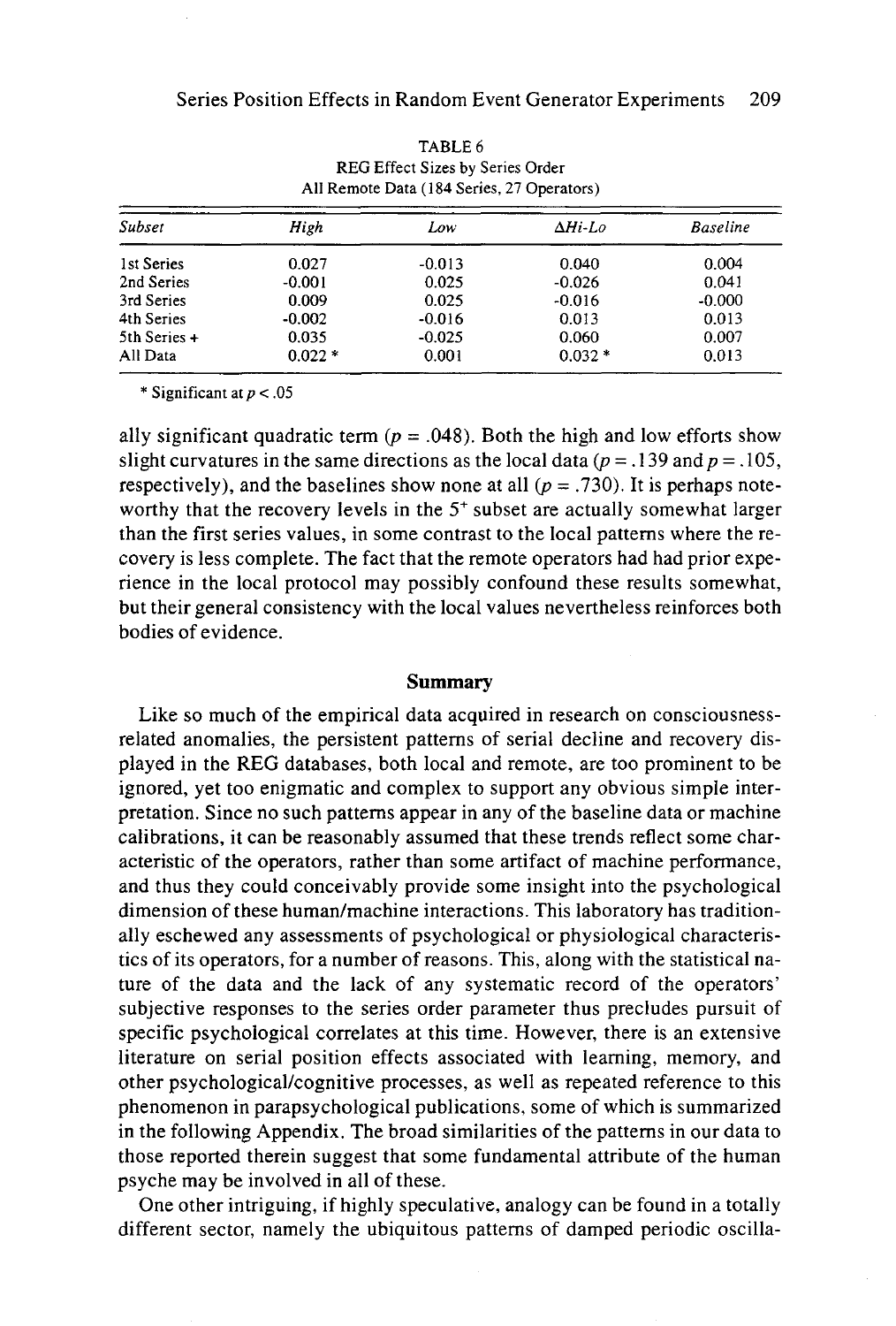



tions found in a host of mechanical and electromagnetic physical systems, in numerous forms of free wave propagations, and in various biological functions. All of these feature an initial maximum signal excursion, followed successively by a reverse phase, a lesser recovery to the initial polarity, and eventual stabilization at some steady-state value. The well-known requisites for such behavior are an initial impulse or perturbation, a restoring force, a natural resonant frequency, and a dissipative component or damping agent. Further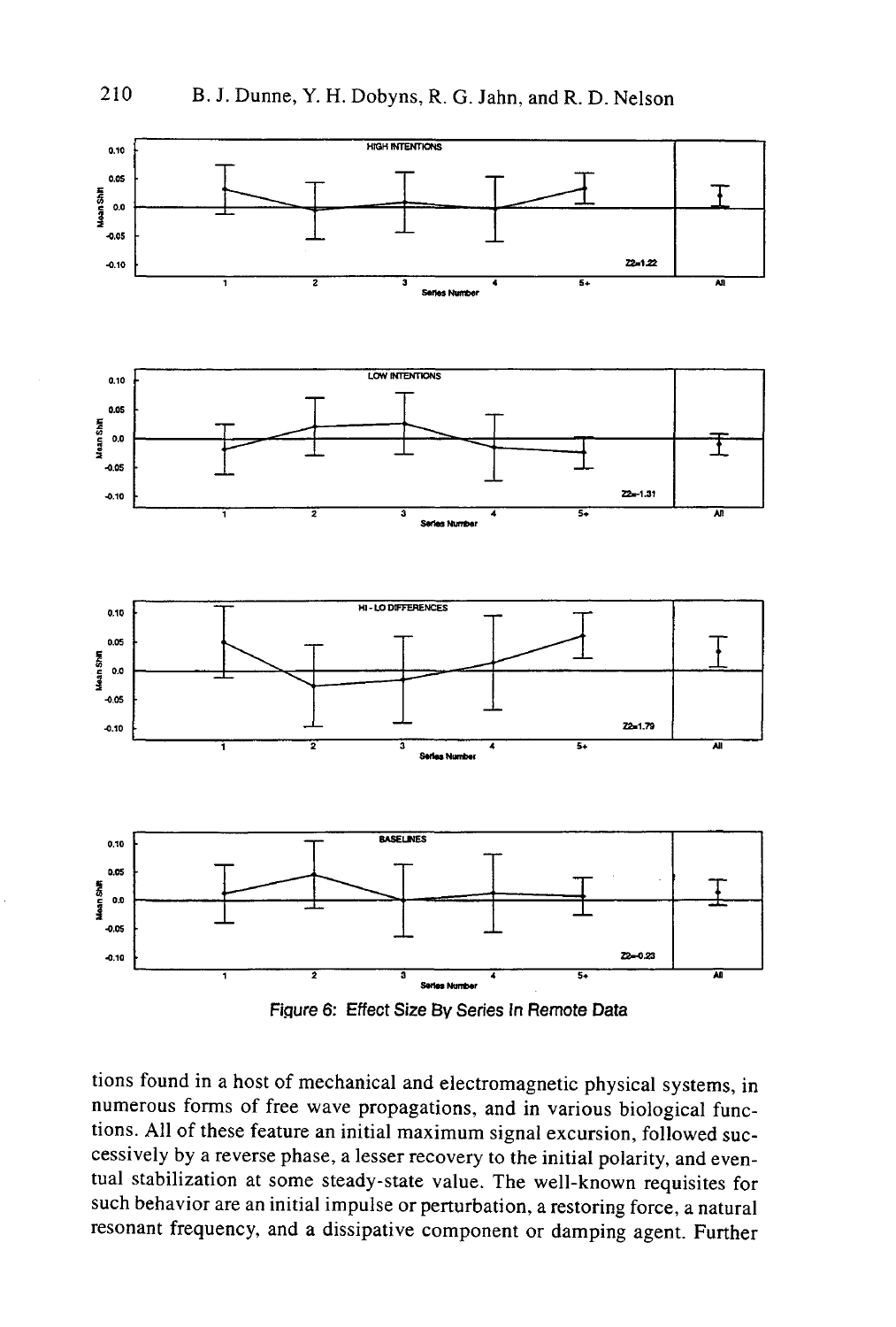scrutiny of experiments such as those reported here might lead to identification of psychological analogues of these physical variables, thereby enabling progress toward a more quantitative science of the psyche and its role in the physical world.

### **Acknowledgements**

The Princeton Engineering Anomalies Research program is indebted to the McDonnell Foundation, the Fetzer Institute, Mr. Laurance S. Rockefeller, Mr. D. C. Webster, and the Ohrstrom Foundation for their continued support of this research. We are also deeply appreciative of the enormous contributions of time and energy by the various operators who contributed to this database.

#### **References**

- Dunne, B. J., Dobyns, Y. H., & Jahn, R. G. (1993). Series Position Effects in Random Event Generator Experiments, *Technical Note PEAR 93002,* Princeton Engineering Anomalies Research, Princeton University, School of Engineering/Applied Science.
- Dunne, B. J. & Jahn, R. G. (1992). Experiments in remote human/machine interaction, *Journal of Scientific Exploration,* 6,311.
- Dunne, B. J. & Jahn, R. G. (1993). Consciousness, Randomness, and Information, *Technical Note PEAR 93001,* Princeton Engineering Anomalies Research, Princeton University, School of Engineering/Applied Science.
- Dunne, B. J., Nelson, R. D., Dobyns, Y. H., & Jahn, R. G. (1988). Individual Operator Contributions in Large Data Base Anomalies Experiments, *Technical Note PEAR 88002,* Princeton Engineering Anomalies Research, Princeton University, School of Engineering/Applied Science.
- Jahn, R. G., Dobyns, Y. H., & Dunne, B. J. (1991). Count population profiles in engineering anomalies experiments, *Journal of Scientific Exploration, 5, 2,* 205.
- Jahn, R. G. & Dunne, B. J. (1987). *Margins of Reality: The Role of Consciousness in the Physical World.* San Diego, New York, London: Harcourt Brace Jovanovich.
- Jahn, R. G., Dunne, B. J., & Nelson, R. D. (1987). Engineering anomalies research, *Journal of Scientific Exploration,* 1, 21.
- Nelson, R. D., Bradish, G. J., & Dobyns, Y. H. (1989). Random Event Generator: Qualification and Calibration and Analysis, *Technical Note PEAR 89001,* Princeton Engineering Anomalies Research, Princeton University, School of Engineering/Applied Science.
- Nelson, R. D. & Dobyns, Y. H. (1991). Analysis of Variance of REG Experiments: Operator Intention, Secondary Parameters, Database Structure, *Technical Note PEAR 91004,* Princeton Engineering Anomalies Research, Princeton University, School of Engineering/Applied Science.
- Nelson, R. D., Dunne, B. J., & Jahn, R. G. (1984). An REG Experiment with Large Data Base Capability, III: Operator Related Anomalies, *Technical Note PEAR 84003,* Princeton Engineering Anomalies Research, Princeton University, School of Engineering/Applied Science.
- Rhine, J. B. (1969). Position effects in Psi test results, *Journal of Parapsychology.* 33, 136.
- Rhine, J. B. & Humphrey, B. M. (1944). The PK effect with sixty dice per throw, *Journal of Parapsychology,* 8, 139.

### **Appendix Serial Position Effects in the Psychological Literature**

#### ANGELA THOMPSON

Many of the earliest accounts of serial position effects occur in published works devoted to memory and learning (Crowder, 1976; Hunter, 1976). In the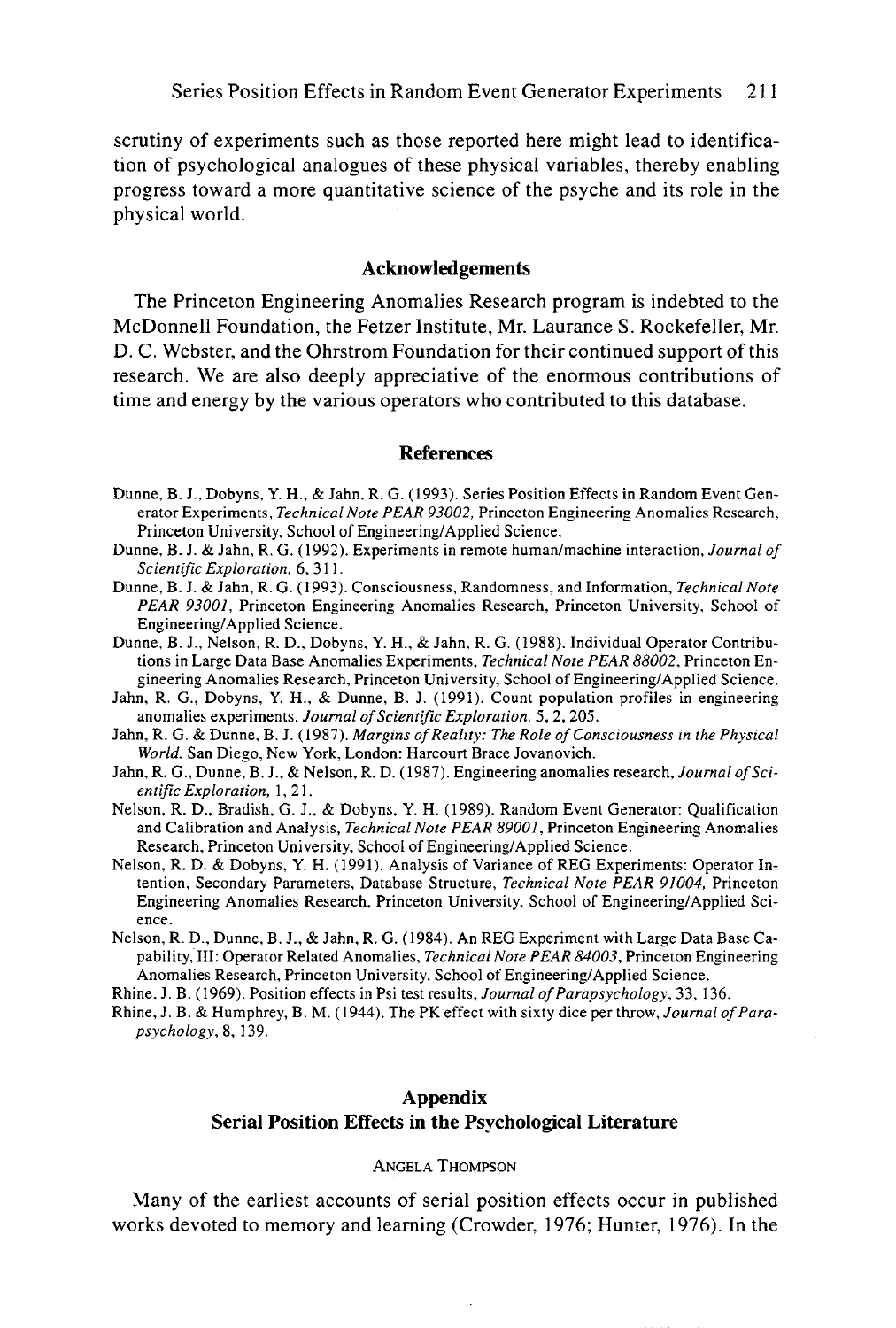# 212 B. J. Dunne, Y. H. Dobyns, R. G. Jahn, and R. D. Nelson

late 1800's, Ebbinghaus found that word lists were learned and remembered serially, and that the position of the words in the list contributed to their level of recall (Hunter, 1976):

As the person proceeds from one memorizing trial to the next, certain items in the list are learned more rapidly than others. The items which are memorized soonest are those which occur at the beginning of the list, and the items which are memorized slowest are those in the middle. In other words, the readiness with which any item is memorized depends not only on the item itself but also on the position it occupies in the list as a whole: whether it comes near the start of the list, or the middle, to the end. This is known as the 'serial-position effect', (p. 135)

Crowder felt that seriality was one of the properties of thought itself, and points out the orderliness of sequential thought as an explanation for the effect. Commenting on the work of Koriat and Fischhoff (1972), who thought that serial effects had their origins in semantic memory, Crowder (1976) concluded:

We have seen serial-position effects extending all the way from the most transient measures of episodic memory to the most welllearned knowledge people carry around with them. (p. 460)

He proposed two possible contributory effects to such tendencies: the primacy and recency effects:

In just about any learning task in which the ordering of items is required, and in many where it is not, there is better performance at the beginning and end of the series than elsewhere, with the hardest position occurring somewhere just beyond the middle. The advantage of the early items is called the primacy effect and the advantage of the last items is called the recency effect. (p. 445)

but then went on to admit that whether these primacy and recency effects are linked by a single causative factor still needed to be determined:

... . the theoretical analysis of the serial-position effect in a state of untidiness that is almost embarrassing in view of the extreme reliability and pervasiveness of the phenomenon, (p. 477)

More recent research has been conducted in spatial memory tasks of preverbal children (Cornell & Bergstrom, 1983) and adult human memory research (Proctor & Healy, 1987; Ley & Long, 1988; Auday, Sullivan, & Cross, 1988; Penney & Blackwood, 1989; Jahnke, Davis, & Bower, 1989; Wagner & Pfautz, 1978; Kresner, Measom, & Forsman, 1984). These effects have even been noted in non-human animal studies of spatial memory (Jahnke, Davis,  $\&$ Bower, 1989; Wagner & Pfautz, 1978; Kresner, Measom, & Forsman, 1984; Santiago & Wright, 1984; Wright, Santiago, & Sands, 1984; Wright, 1985;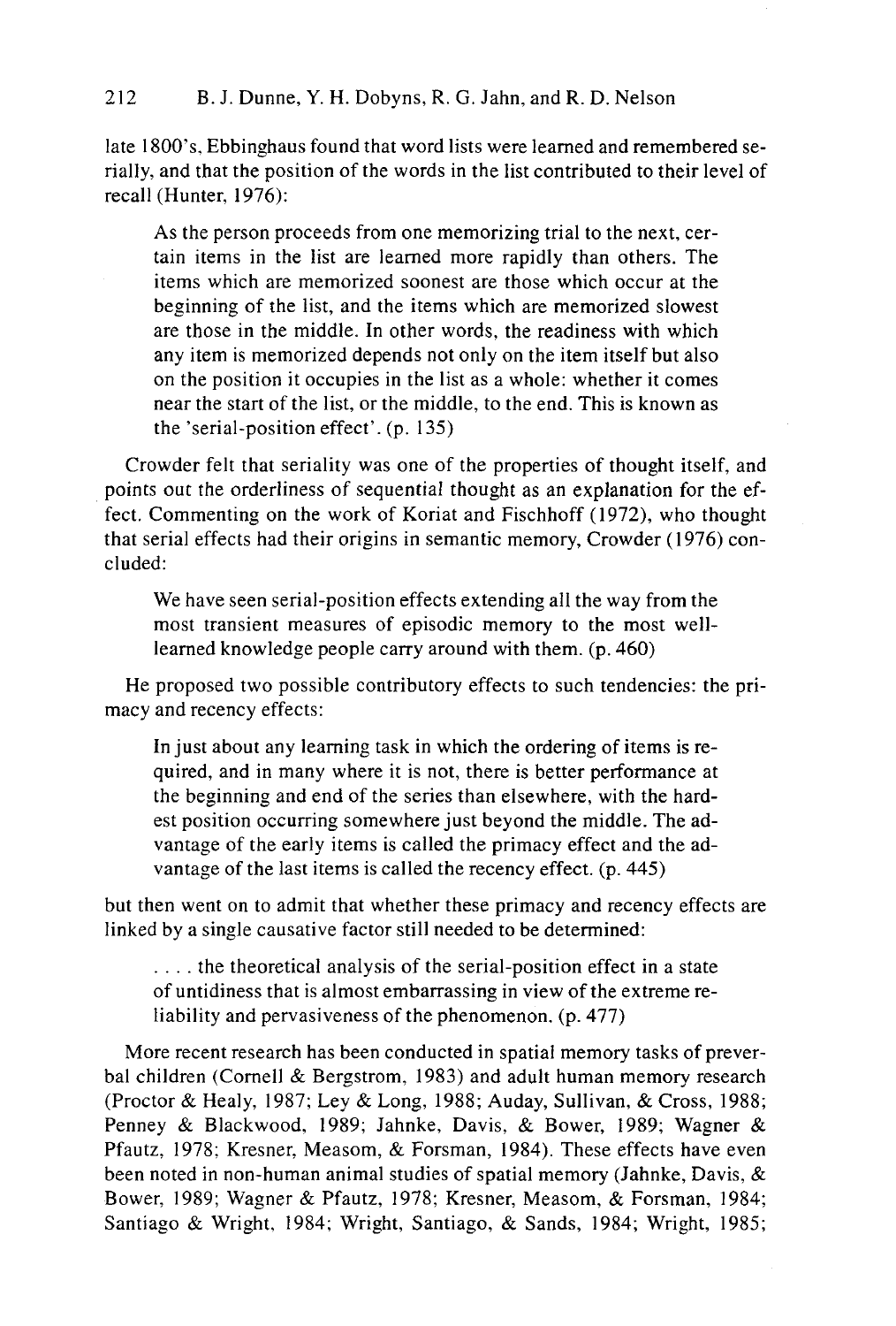Dale, 1987). Serial-position effects have also been employed as a means of investigating and improving learning skills in handicapped students (Glidden, Pawlewski, Mar, & Zigman, 1979; Laufenberg & Scruggs, 1986), with deaf students (Bonvillian, 1983; Krakow & Hanson, 1985), and with disabled readers (Manis & Morrison, 1982). Declines in the production of serial-position effects have been noted in memory tasks performed by Alzheimer patients (Pepin & Eslinger, 1989), in patients with brain damage caused by solvent intoxication (Laufenberg & Scruggs, 1986; Stollery & Flindt, 1988), and in patients with surgery to the right hippocampal region of the brain (Jones-Gotman, 1986). Serial position effects have also been generally employed as a clinical diagnostic test of memory function (Frith, 1984; Dinges & Whitehouse, 1985).

Burdick and Kelly noted a similar class of non-random occurrences in the statistical distributions of scoring in parapsychological experiments, which they termed linear and quadratic trends (Burdick & Kelly, 1977). The latter describe the tendency for scoring to be more extreme at the ends of the runs than in the middle (terminal salience), leading to U-shaped or inverted-U-shaped distributions or scoring. The authors recommended analysis of variance as an effective tool to examine these types of trends in statistical data. They noted that systematic cyclical or periodic trends may also merit attention, suggesting that techniques of autocorrelation be used to extract any evidence of such periodicity in the scoring.

Rhine and Humphrey, reporting retrospectively on data accumulated at the Duke University Parapsychology Laboratory, discovered an unequal distribution of effects which followed a typical temporal pattern (Rhine & Humphrey, 1944). They described trends similar to quadratic and serial-position effects, which they termed quarter-decline effects. In a later paper, Rhine noted some of the characteristics of these position effects, defining them as patterns of hit frequency that relate to the structure of the test, and noted that declines and Ucurves were patterns most frequently observed (Rhine, 1969). These seemed more markedly demonstrated by adults than by children, and could be found from the trial level up to the experimental level.

Rhine also observed that the stricter the experimental controls, the more pronounced were the position effects, being most prevalent in experiments where a) single subjects worked alone and were aware of their progress as they recorded their own results, or b) two people worked together, alternating roles as subject and recorder. Persistence of effort through long series seemed to emphasize the phenomenon, and close preoccupation with the record sheet to intensify the effect. Position effects were found both in ESP and PK experiments, and were thought to be related to the subject's reaction to the structure of the test record. For example, spontaneity was suggested as one relevant factor. A subject's first run, where his or her expectations for an outcome would be most ambiguous, might be most conducive to spontaneous performance. However, as the experiment continued, associative factors would take on an increasing role in modulating the subject's attitudes and expectancies through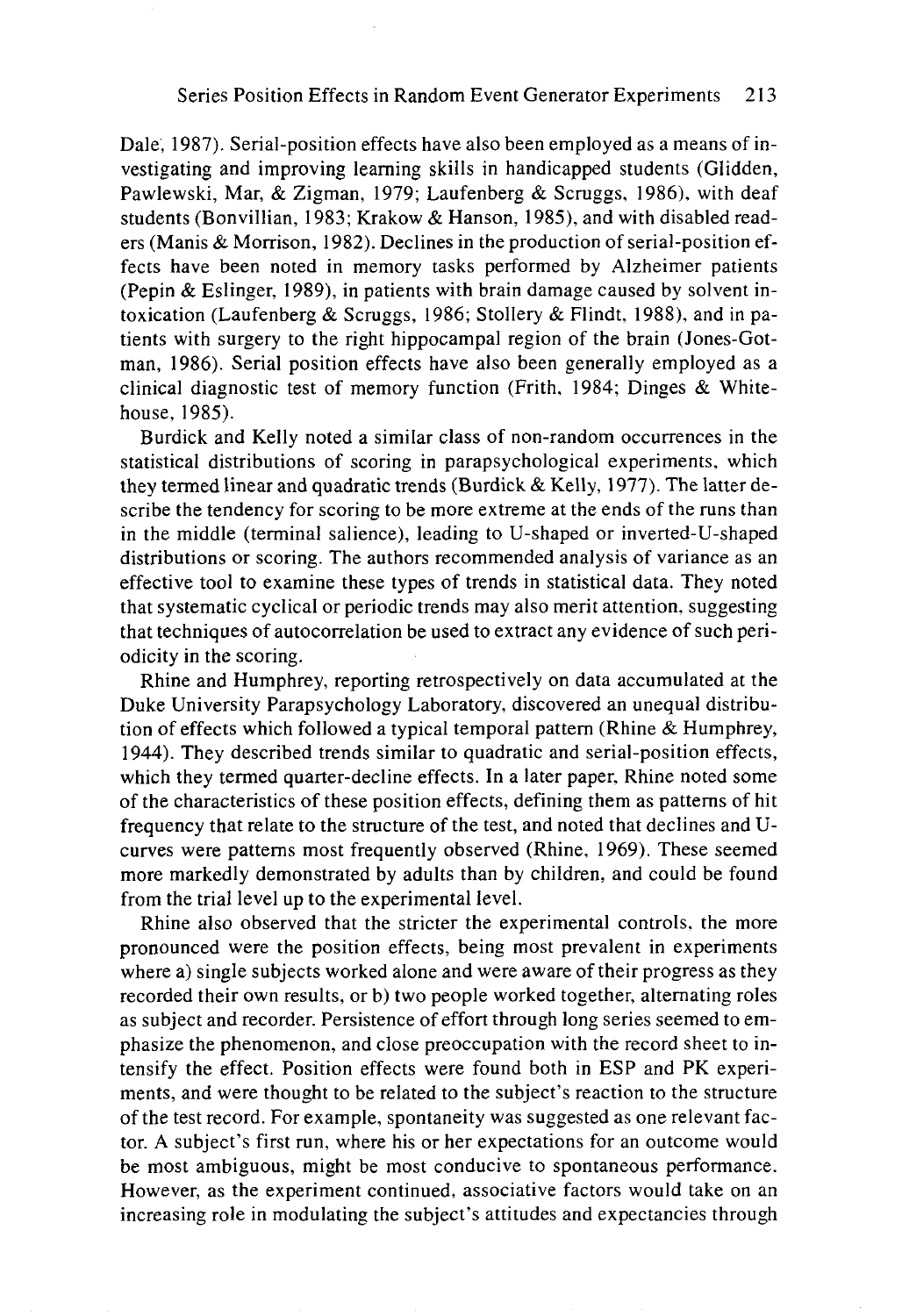feedback. Arriving at the last trial could produce a liberating feeling, allowing sufficient spontaneity to re-emerge to elude the pattern association carried along to that point.

These observations from parapsychology research are consistent with findings in studies of vigilance and attention reported in the cognitive science literature, where declines were found to relate to expectancy and subjective probability, signal probability, instruction, and feedback. Colquhoun and Baddeley showed that expectancies established during a training session could significantly influence the course of a vigilance task in terms of score decrement (Colquhoun & Baddeley, 1964; Colquhoun & Baddeley, 1967). They found a greater decrement in hits over time for observers trained with an inappropriately high signal rate than those trained with a signal appropriate to that actually used in the task. Colquhoun suggested that a major part of the decrement observed in many vigilance studies may be due to inappropriate expectancies developed in the pretask period (Colquhoun, 1975). However, as the subject matched his expectancies with the task signal, recovery could take place. Bevan and Turner examined shift expectancies and found that a shift from a positive to a negative reinforcement, or in the converse, had a greater impact on vigilance performance than continuous or negative reinforcement (Bevan & Turner, 1965). (This point may have particular relevance to the REG experiments described in the main body of this paper, where operators receive alternating positive and negative reinforcement as the machine does its random walk over the course of a run or series.)

Serial position effects have also attracted the attention of the skeptical community, with somewhat equivocal conclusions. For example, Girden and Girden (1985) note:

In the more recent literature, declines are noted in some studies, somewhat like a passing remark, rather than the result of a statistical test. In fact, more often than not, especially with a random-number generator, it is noted that there was no decline, which is usually attributed to the trial-by-trial feedback of information. Apparently, no specific tests of declines have been recently carried out, and it is possible that interest in the decline effect may further decrease and vanish. (p. 138)

Notwithstanding this speculation, it is our view, based on the results reported in the body of this paper, that serial position effects will continue to provide important indicators regarding the psychological aspects of anomalous human/machine interactions, and should be carefully studied accordingly.

## **Appendix References**

- Bevan, W. & Turner, E. D. (1965). Vigilance performance with a qualitative shift in reinforcers, *Journal of Experimental Psychology,* 70. 83.
- Bonvillian, J. D. (1983). Effects of signability and imagery on word recall of deaf and hearing students, *Perceptual and Motor Skills,* 56, 775.

Auday, B. C., Sullivan, C., & Cross, H. A. (1988). The effects of constrained rehearsal on judgments of temporal order, *Bulletin of the Psychonomic Society,* 26, 548.